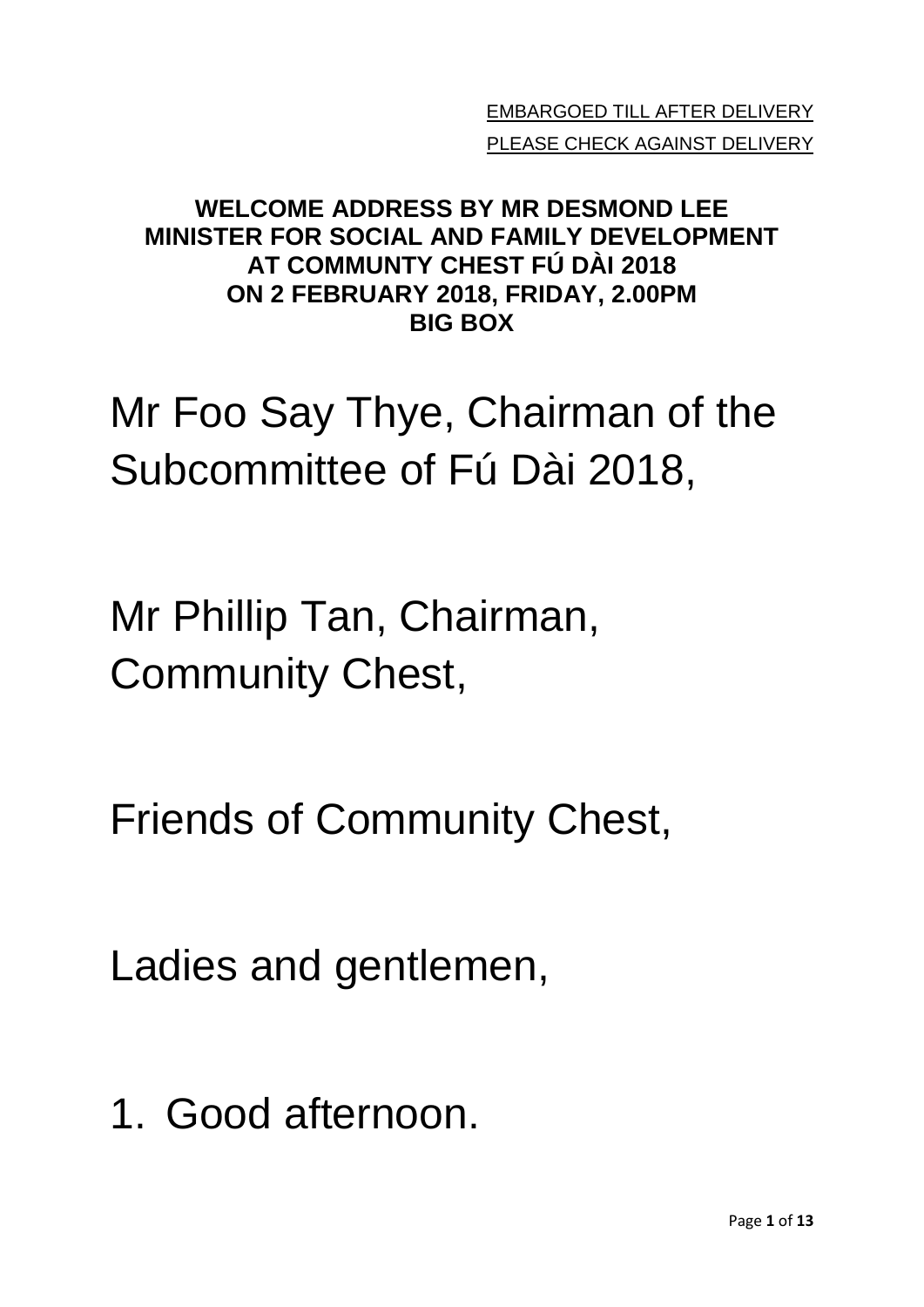2. The Lunar New Year is around the corner and I am heartened to see so many of you gathered here today with one mission – to bring festive joy to those in need.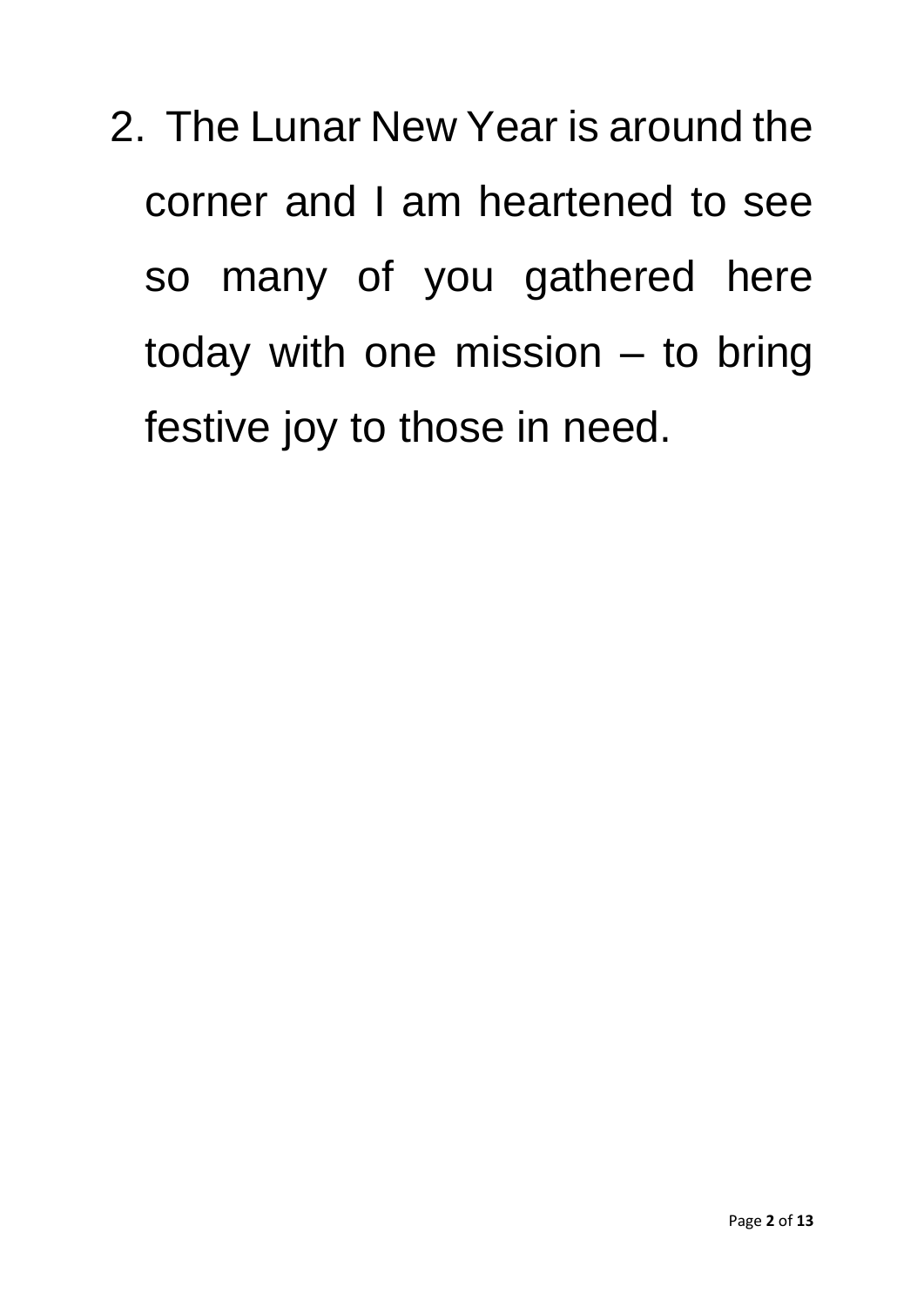- 3. I would like to thank Community Chest and Heartwarmers for organising this meaningful event, and our partners and volunteers for coming together to pack and distribute the Fú Dài to disadvantaged families and seniors. I would also like to thank the Friends of 557 for their contributions.
- 4. The event today, is a result of the long-standing partnership between Community Chest and Heartwarmers.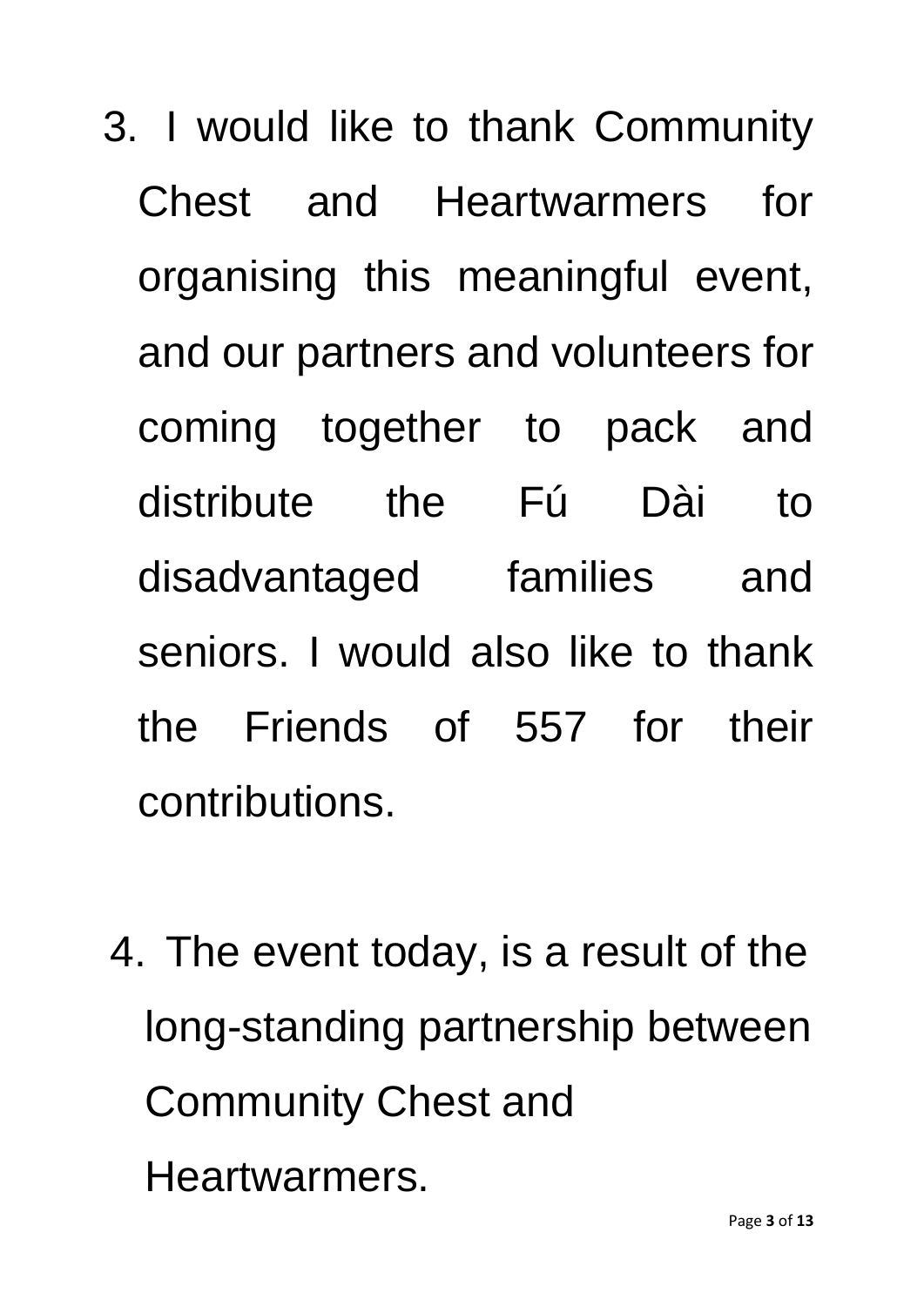- As a ground-up volunteer group that started out in 2007 with a small outfit of about 7 volunteers led by Mr Foo Say Thye, Heartwarmers has since expanded to the 80 strong volunteers it has today.
- Together with a group of philanthropists and their active volunteers, Heartwarmers has been providing sterling support to Community Chest since 2013.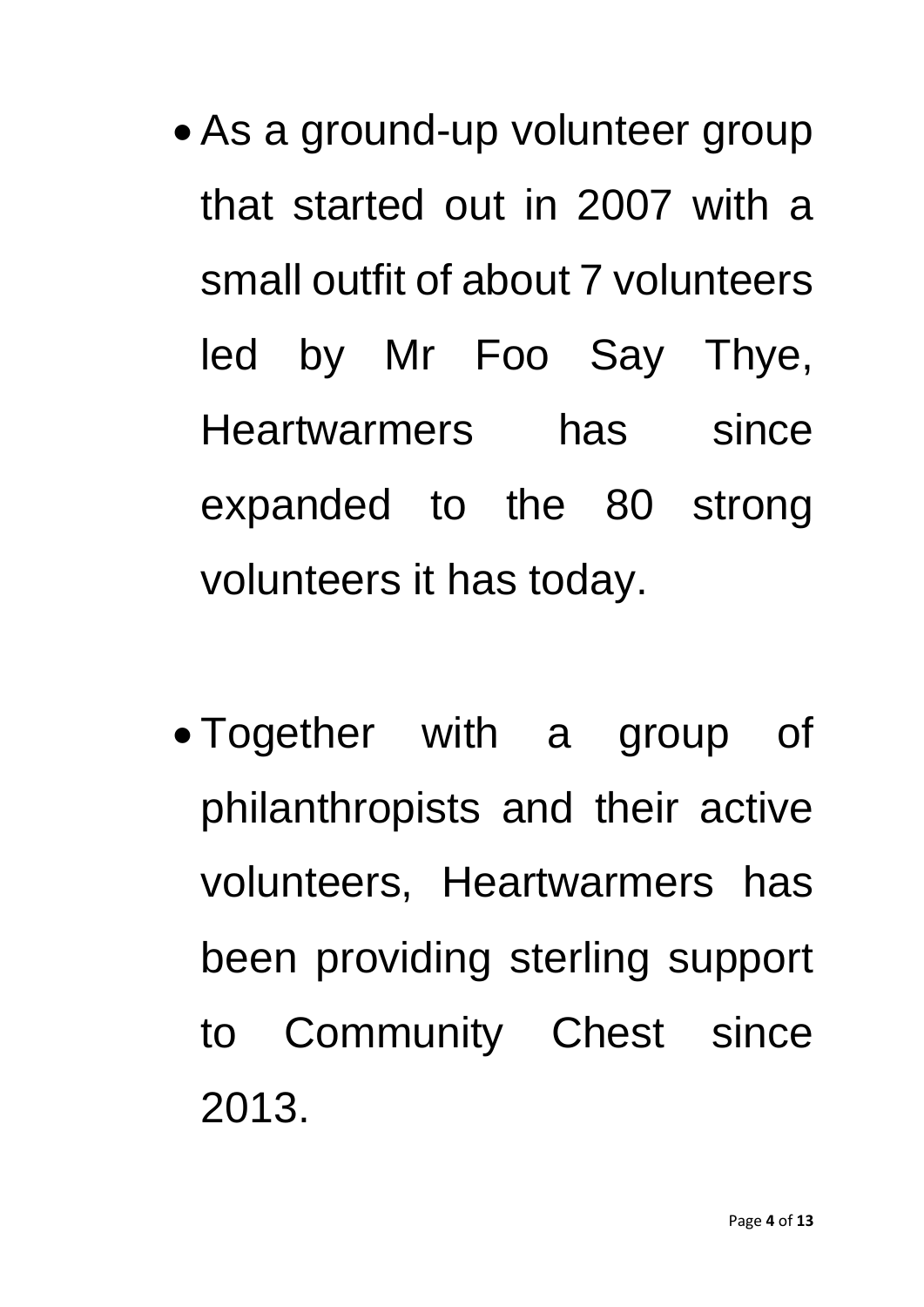This is what the SG Cares spirit is about, bringing everyone together to build a caring and inclusive society, to make sure that no one is left behind.

## **Making caring a part of our lives**

5. To achieve this vision, we need to think about how we can make giving and caring an integral part of our lives, and to make volunteering, in particular, more accessible and convenient for everyone.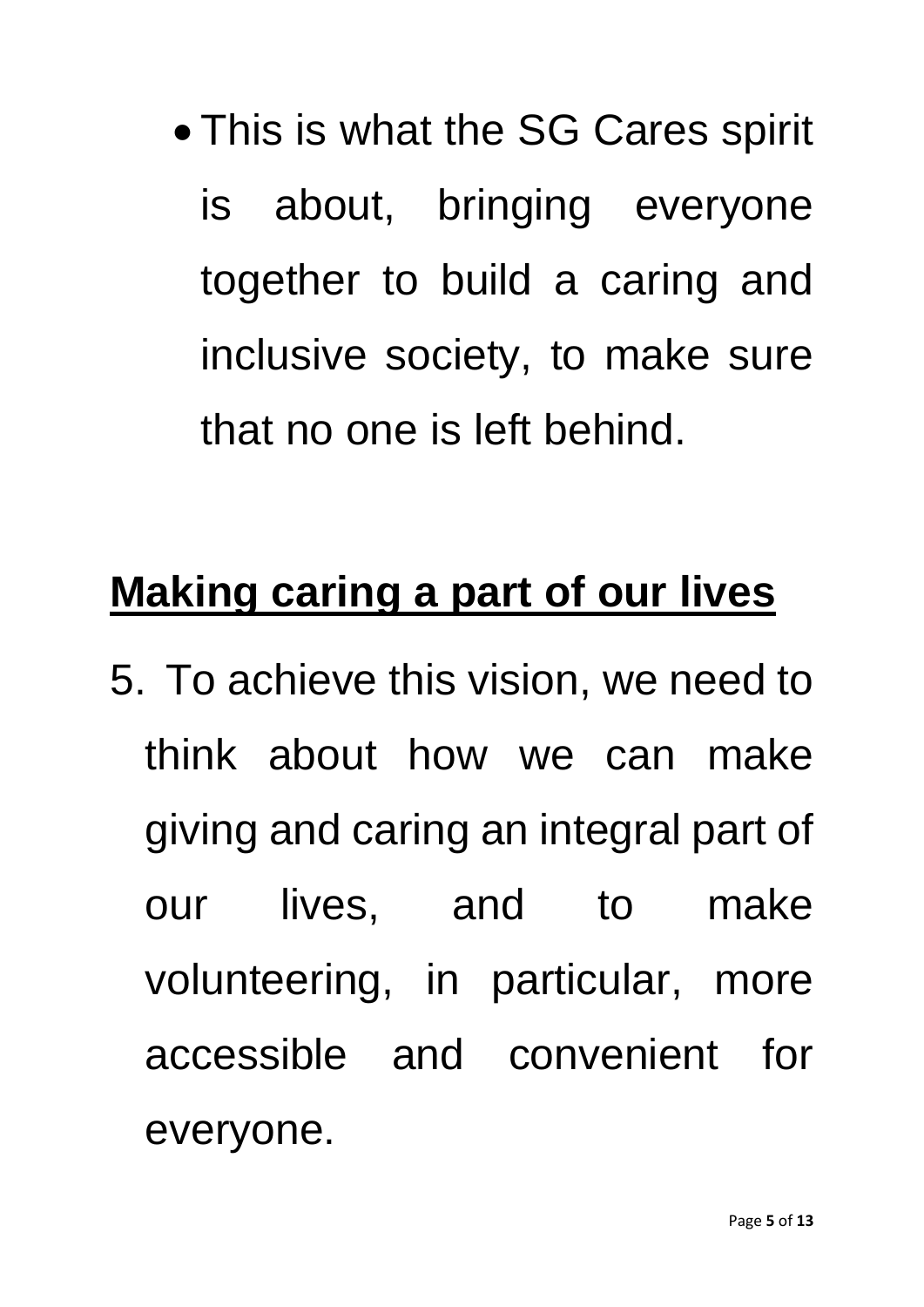- 6. The SG Cares mobile app was launched last month for this very purpose.
	- It is a one-stop community platform for sharing news, stories, resources and opportunities on social causes.
	- A key feature of the app is that it aggregates volunteering opportunities, making it more accessible and convenient for Singaporeans who may want to volunteer, to take that first step.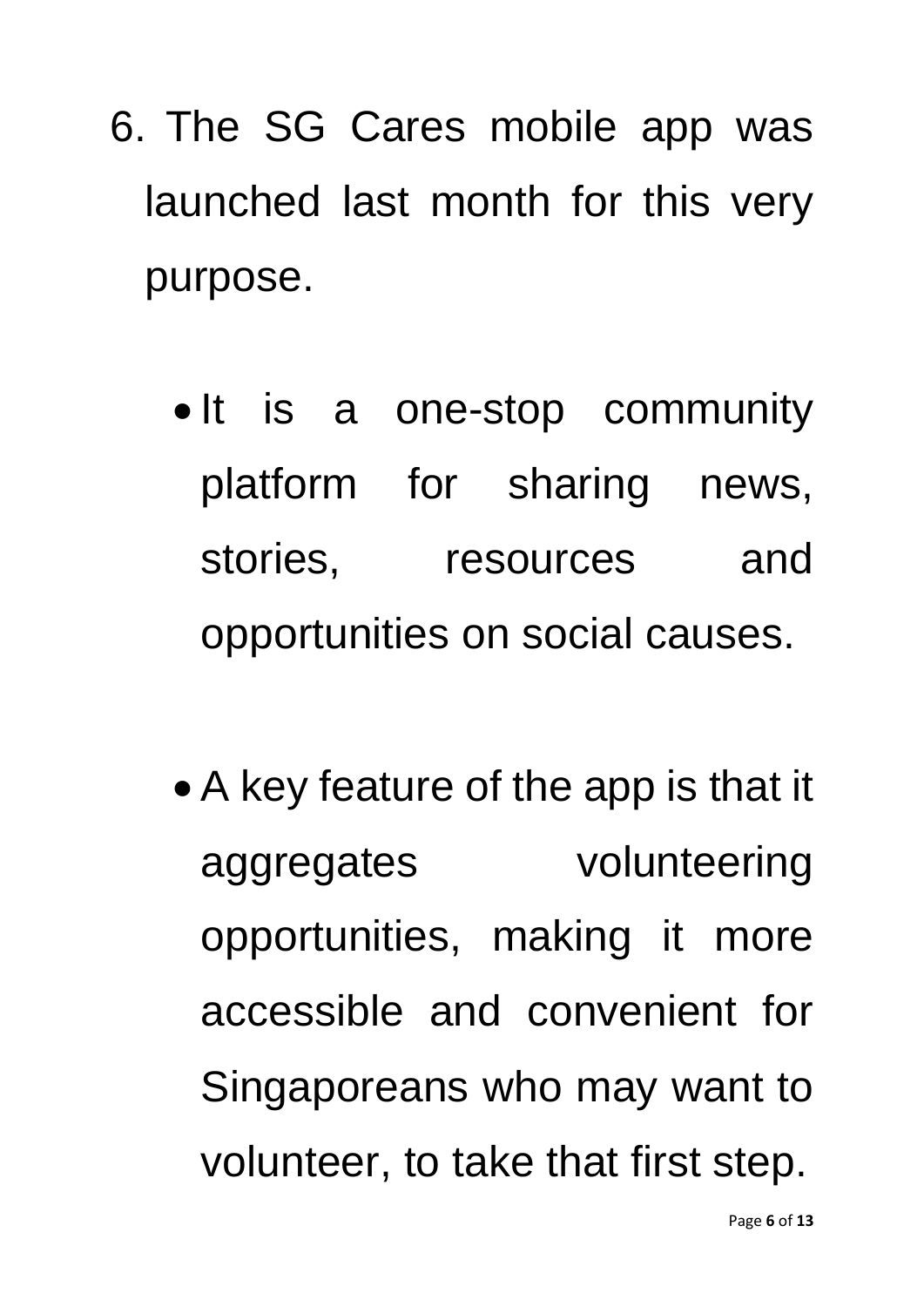• I am happy to note that there are currently more than 20,000 volunteer openings offered by over 400 organisations available on the SG Cares app.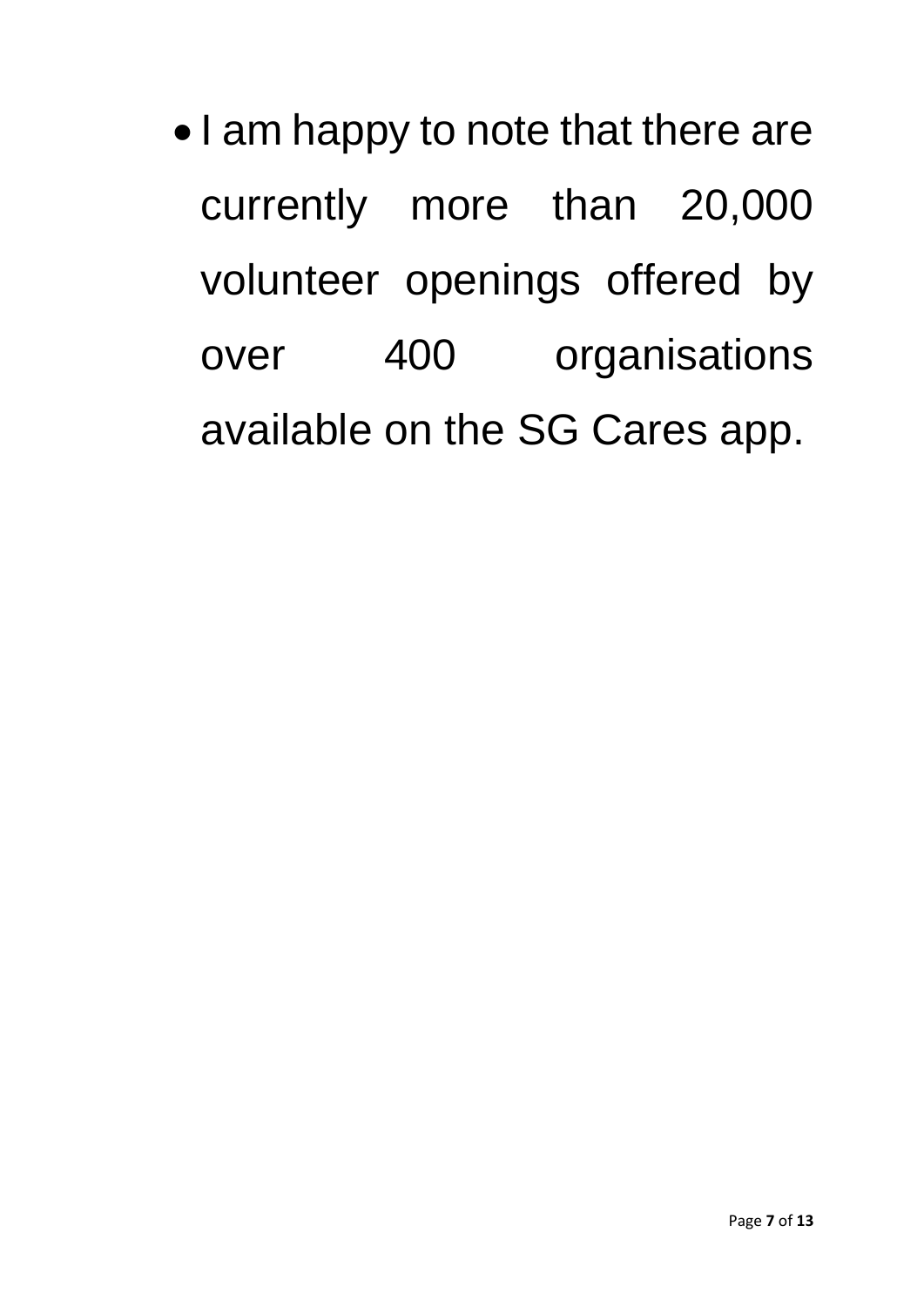7. Among these are regular volunteering opportunities curated jointly by the National Council of Social Service (NCSS) and its member Voluntary Welfare Organisations or VWOs, where some roles and processes have been re-designed to enable more volunteers to play an active and meaningful part to meet actual needs.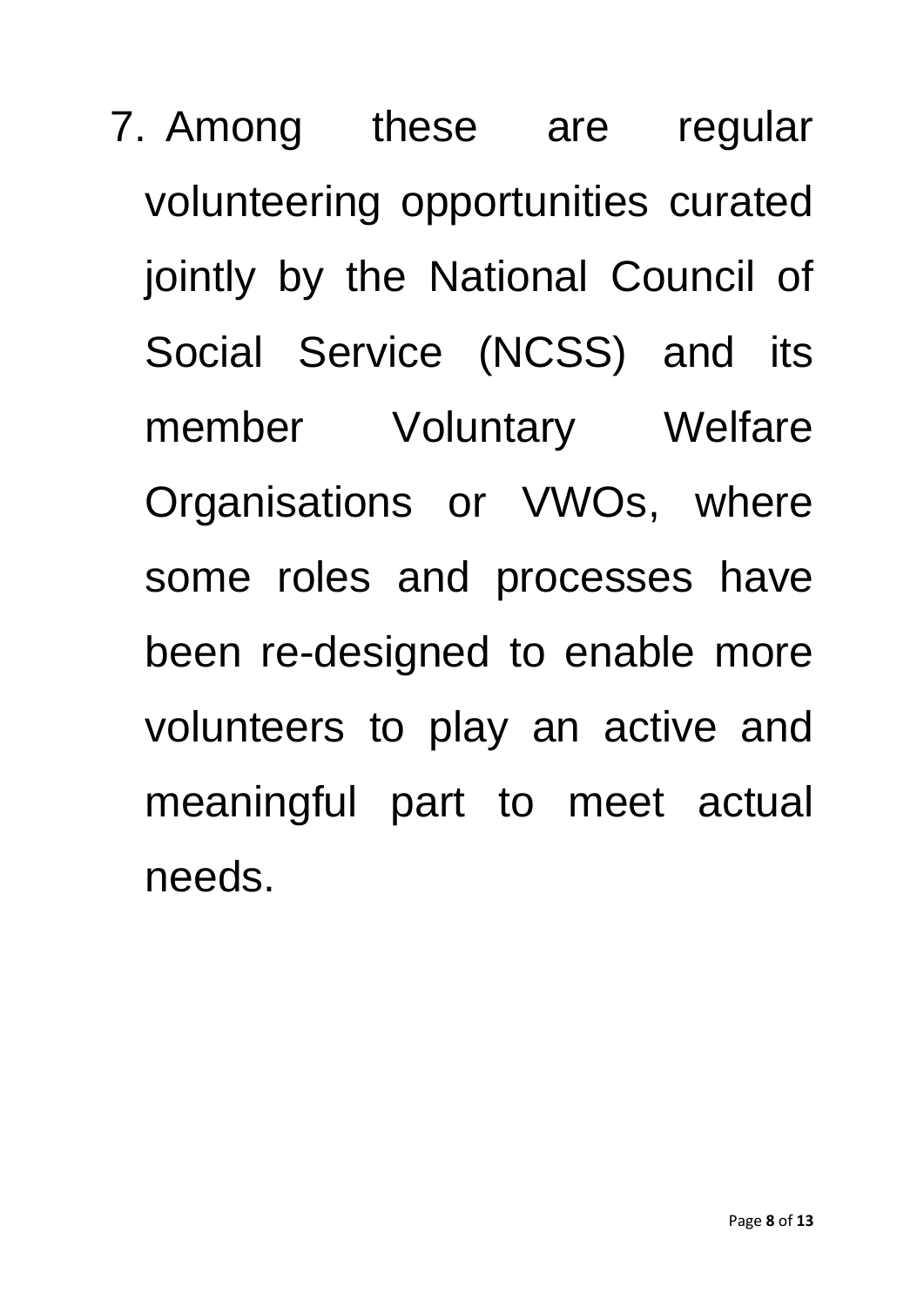8. As a co-leader of SG Cares, NCSS will continue to connect corporate volunteers to meet the needs of the social service sector.

 The SG Cares app will enhance NCSS' efforts, by connecting corporations, like those of you here today, with members of the public and our VWOs.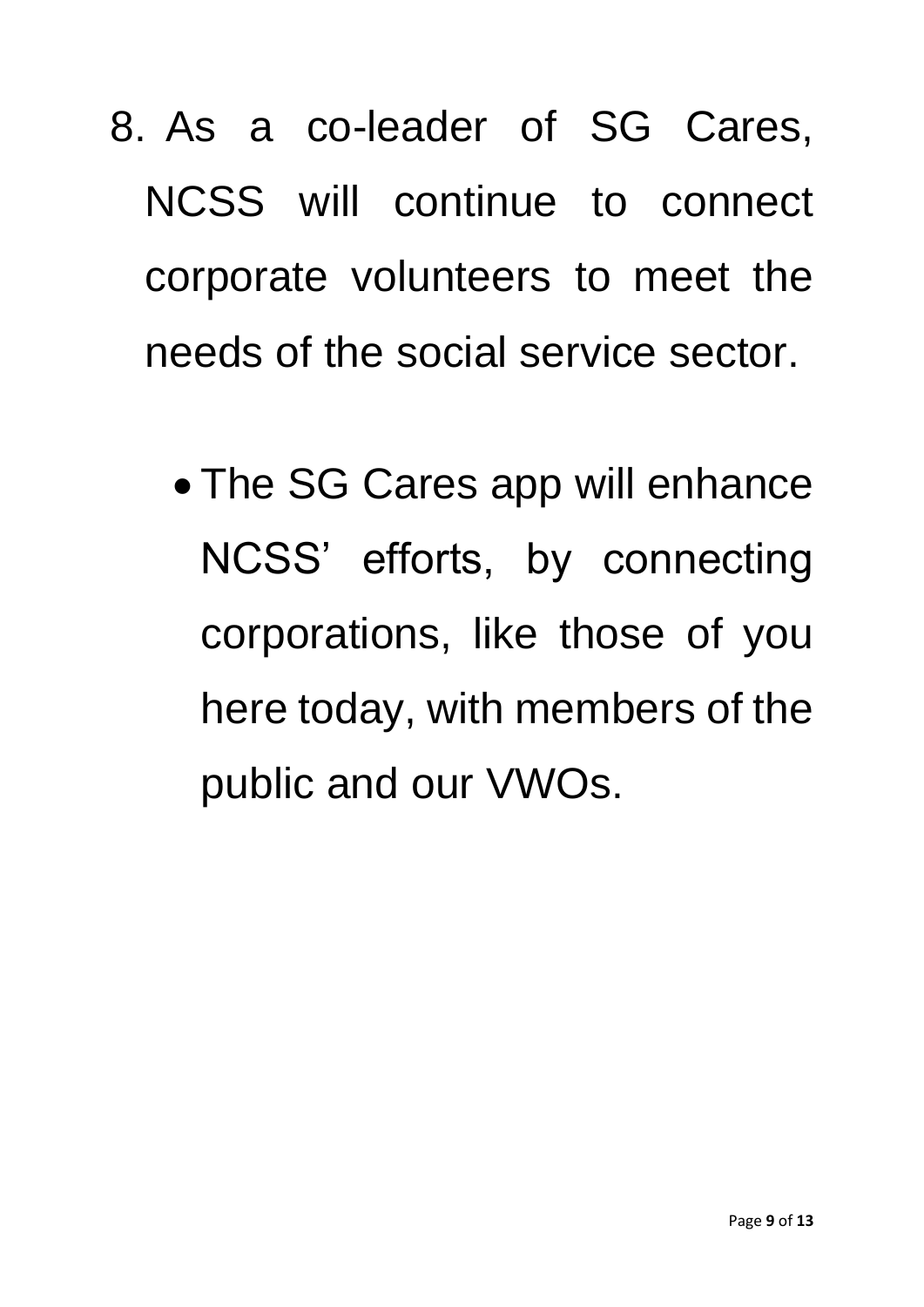- This will empower all of us to collaborate, coordinate and create solutions together
	- oto meet the needs of the community,
	- oand to make volunteering more sustainable.
- Public agencies alone can only do so much, but when we work together as a community, we can create a more caring, collaborative and impactful social service system.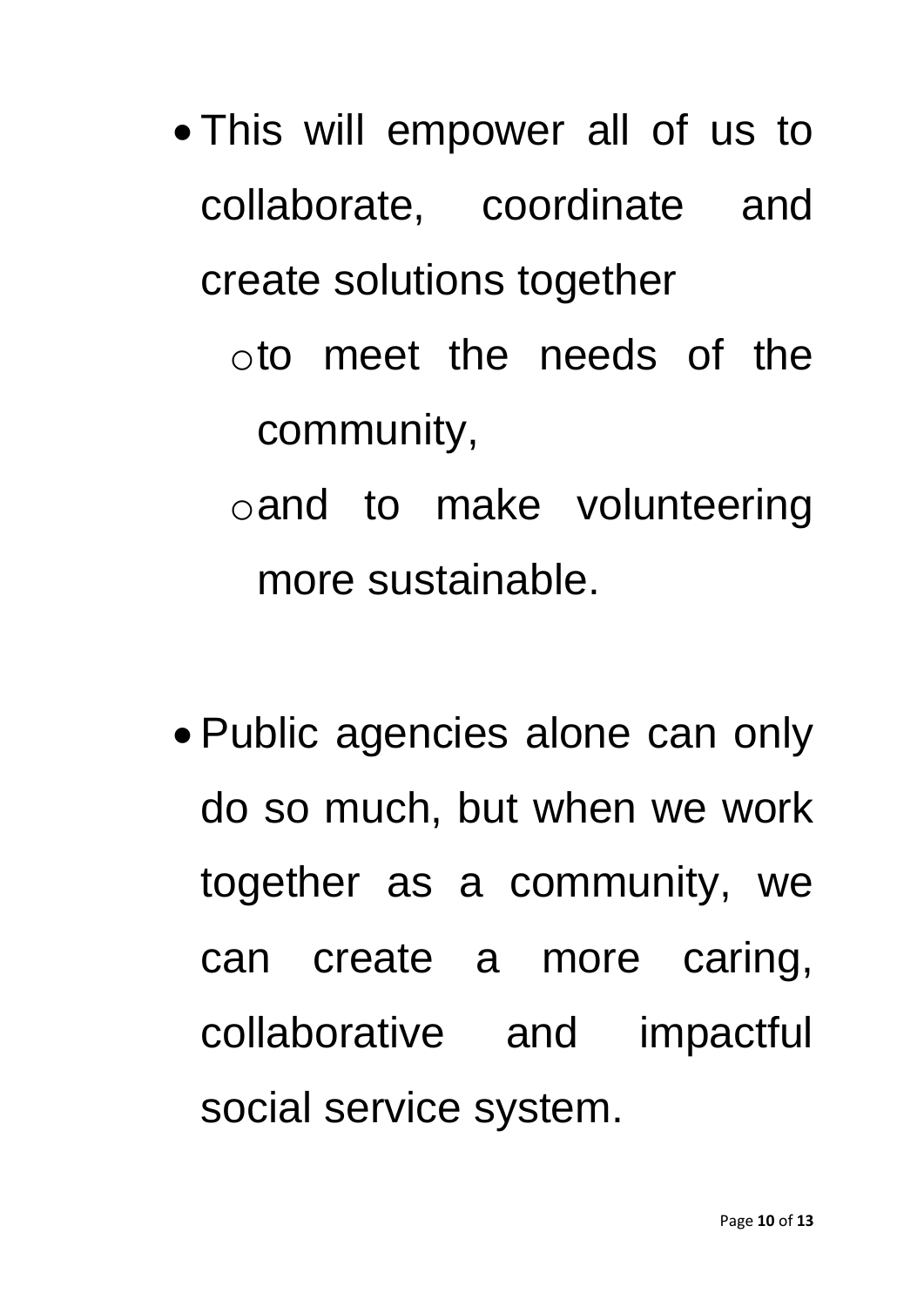9. I understand that Heartwarmers has been working with various communities to identify underserved groups who can benefit from the distribution of Fú Dài. I would like to commend Heartwarmers for taking it upon themselves to look out for the disadvantaged groups in our community.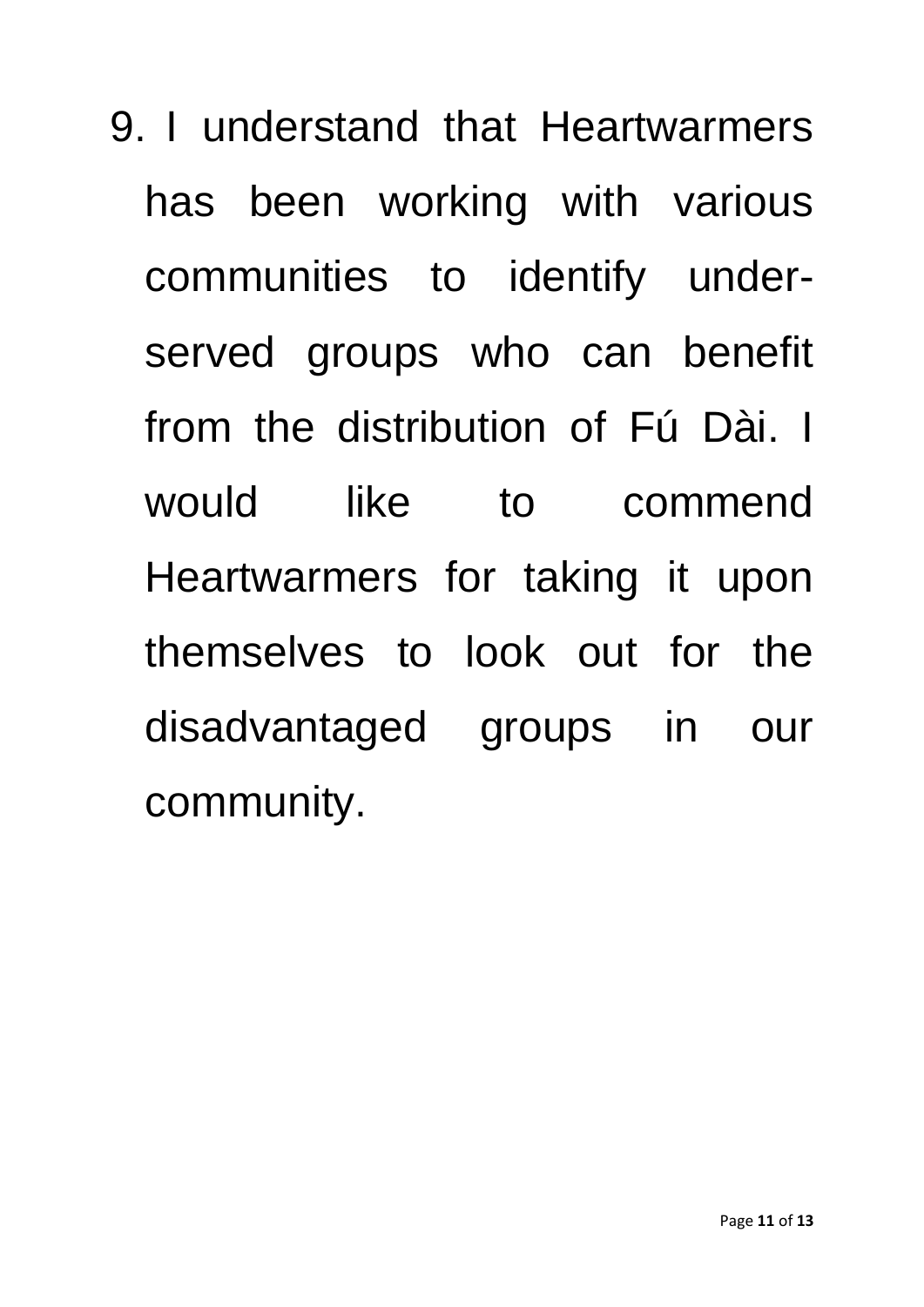10. A big thank you, also, to each and every one of you who have helped to make Community Chest Fú Dài possible –

- A Group of Philanthropists,
- Standard Chartered Bank,
- SMRT Corporation Ltd,
- Singapore Airlines,
- and our constituency partners.
- 11. I look forward to joining you to pack some of the Fú Dài and delivering them later today.